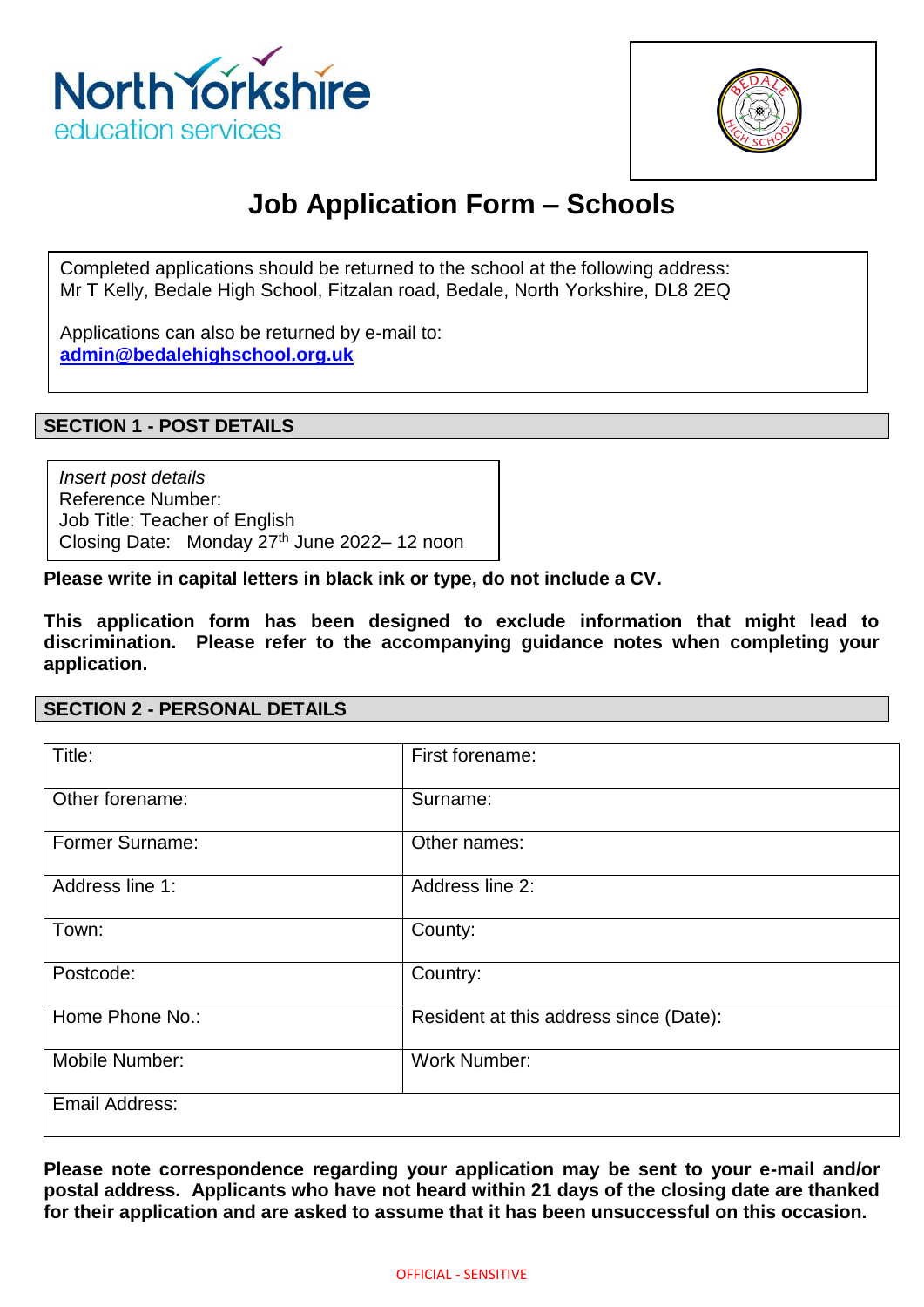# **SECTION 3 - PERSONAL DETAILS CONTINUED**

| Are there any restrictions to your residence in the UK which might affect your right to take up<br>employment in the UK?<br>Yes<br>N <sub>o</sub><br>$\Box$ |
|-------------------------------------------------------------------------------------------------------------------------------------------------------------|
| If Yes, please provide details:                                                                                                                             |
| If you are successful in your application would you require a work permit prior to taking up<br><b>Yes</b><br><b>No</b><br>employment?<br>$\Box$            |
| If Yes, please specify dates:                                                                                                                               |
| Date: From (Month/YYYY)<br>Date: To (Month/YYYY)                                                                                                            |
| Have you ever lived and/or worked outside of the UK?<br>Yes $\Box$<br>No.<br>$\Box$                                                                         |
| If Yes, please provide details:                                                                                                                             |
| Do you hold a Certificate of Good Conduct for your time spent abroad?<br><b>Yes</b><br>No.<br>$\Box$<br>П                                                   |
| If yes, please provide the date of issue. Date:                                                                                                             |
| Insert your National Insurance Number:                                                                                                                      |
|                                                                                                                                                             |
| <b>SECTION 4 - SOURCE OF APPLICATION</b>                                                                                                                    |

Where did you see the vacancy advertised? Please specify:

# **SECTION 5 – SECONDARY EDUCATION**

# **Detail here any qualifications held (continue on a separate sheet if necessary).**

| <b>Subject</b> | Qualification | Grade | <b>Month and</b><br>Year<br>obtained<br>(Mandatory) |
|----------------|---------------|-------|-----------------------------------------------------|
|                |               |       |                                                     |
|                |               |       |                                                     |
|                |               |       |                                                     |
|                |               |       |                                                     |
|                |               |       |                                                     |
|                |               |       |                                                     |
|                |               |       |                                                     |
|                |               |       |                                                     |
|                |               |       |                                                     |
|                |               |       |                                                     |
|                |               |       |                                                     |
|                |               |       |                                                     |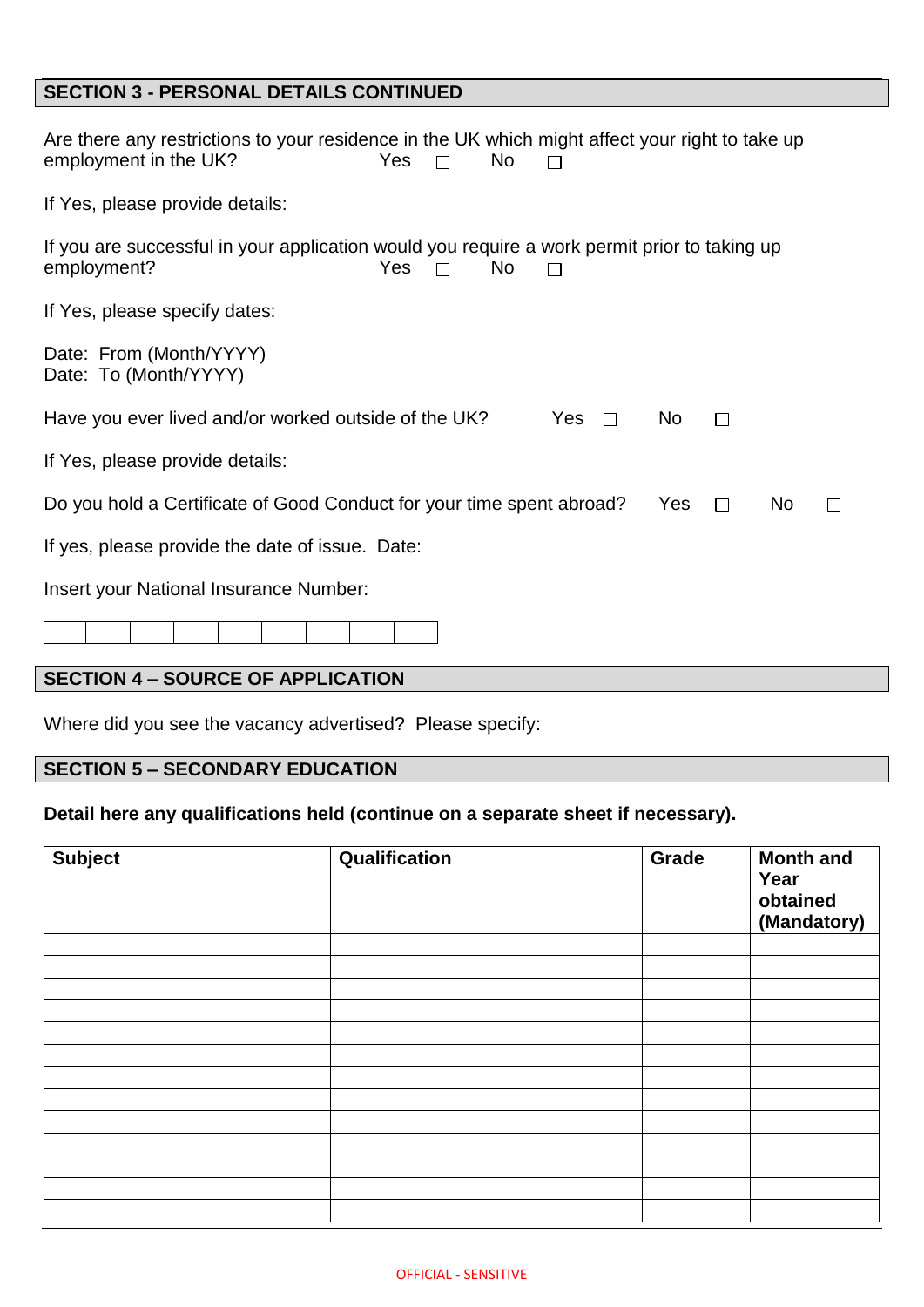### **SECTION 6 – FURTHER EDUCATION**

**Detail here any Further Education/Vocational/Professional Qualifications/Other Qualifications held or currently being studied (continue on a separate sheet if necessary).**

| <b>School, College</b><br>or University | <b>Subject</b> | <b>Qualification/Level   Grade</b> | <b>Year Obtained /</b><br><b>Examination</b><br><b>Date</b> |
|-----------------------------------------|----------------|------------------------------------|-------------------------------------------------------------|
|                                         |                |                                    |                                                             |
|                                         |                |                                    |                                                             |
|                                         |                |                                    |                                                             |
|                                         |                |                                    |                                                             |

### **SECTION 7 – COURSES**

**Please give details of recent significant in-service training courses etc. attended. (Continue on a separate sheet if necessary).** *(Teaching Roles Only - Newly Qualified Teachers are invited to outline key elements of their course).*

| <b>Organising Body</b> | <b>Nature/Title of Course</b> | <b>Dates</b> |
|------------------------|-------------------------------|--------------|
|                        |                               |              |
|                        |                               |              |
|                        |                               |              |

### **SECTION 8 – MEMBERSHIP OF PROFESSIONAL BODIES**

| <b>Institute</b> | Grade of Membership,   Enrolment<br><b>Membership Number</b> | date | <b>Examination</b><br>date | <b>Expiry date</b> |
|------------------|--------------------------------------------------------------|------|----------------------------|--------------------|
|                  |                                                              |      |                            |                    |
|                  |                                                              |      |                            |                    |
|                  |                                                              |      |                            |                    |

### **SECTION 9 – REGISTERED COUNCILS**

Are you registered with the Institute for Learning? Yes  $\Box$  No  $\Box$ 

#### **If you have answered Yes, please provide your Registration number**

#### *Teaching Roles only:*

| Teacher Reference Number:                                            |                                                                           |
|----------------------------------------------------------------------|---------------------------------------------------------------------------|
| Current salary point:                                                |                                                                           |
| Date QTS awarded:                                                    |                                                                           |
| Induction period completed?                                          | Date of completion:<br>Yes $\Box$ No $\Box$                               |
| If you have answered No,<br>please select the<br>appropriate option: | Not yet started $\Box$<br>Term 1 completed $\Box$ Term 2 completed $\Box$ |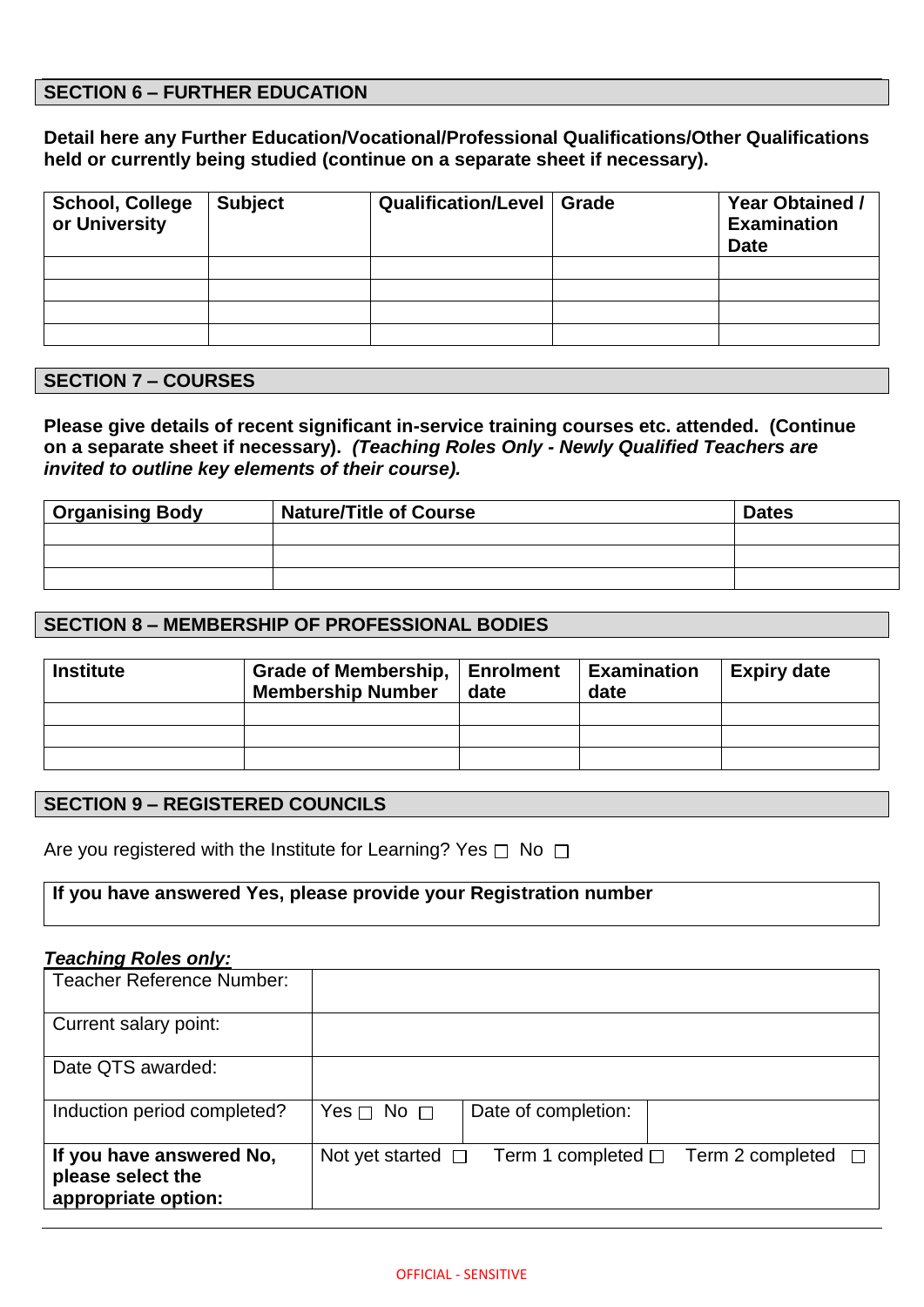### **SECTION 10 – EMPLOYMENT DETAILS**

Have you previously worked for or are currently working for North Yorkshire County Council? *(An employee is defined as someone who is paid directly by NYCC and does not include those working in a voluntary capacity or via an agency)* Yes  $\overline{\bigcap}$  No  $\Box$ 

| Manager's name and job title:                        | Job Title:                          |
|------------------------------------------------------|-------------------------------------|
| Place of work:                                       | Employment start date (Month/YYYY): |
| Employment end date (Month/YYYY)<br>(if applicable): | Reason for leaving (if applicable): |
| Number on roll (teaching roles only):                | Age Range (teaching roles only):    |
| Employee reference number:                           |                                     |

### **SECTION 11 – PRESENT OR MOST RECENT EMPLOYMENT**

| Name of Employer:                                        |                                     |  |
|----------------------------------------------------------|-------------------------------------|--|
| <b>Local Education Authority:</b>                        |                                     |  |
| Address line 1:                                          | Address line 2:                     |  |
| Town:                                                    | County:                             |  |
| Postcode:                                                | Country:                            |  |
| Post held:                                               | Grade:                              |  |
| Number on roll (teaching roles only):                    | Age Range (teaching roles only):    |  |
| Date of appointment (Month/YYYY):                        | Salary:                             |  |
| Weeks/Months<br>Notice Required:                         | Telephone number:                   |  |
| Leave date (if applicable- Month/YYYY):                  | Reason for leaving (if applicable): |  |
| Summary of current job role; duties and responsibilities |                                     |  |
|                                                          |                                     |  |
|                                                          |                                     |  |
|                                                          |                                     |  |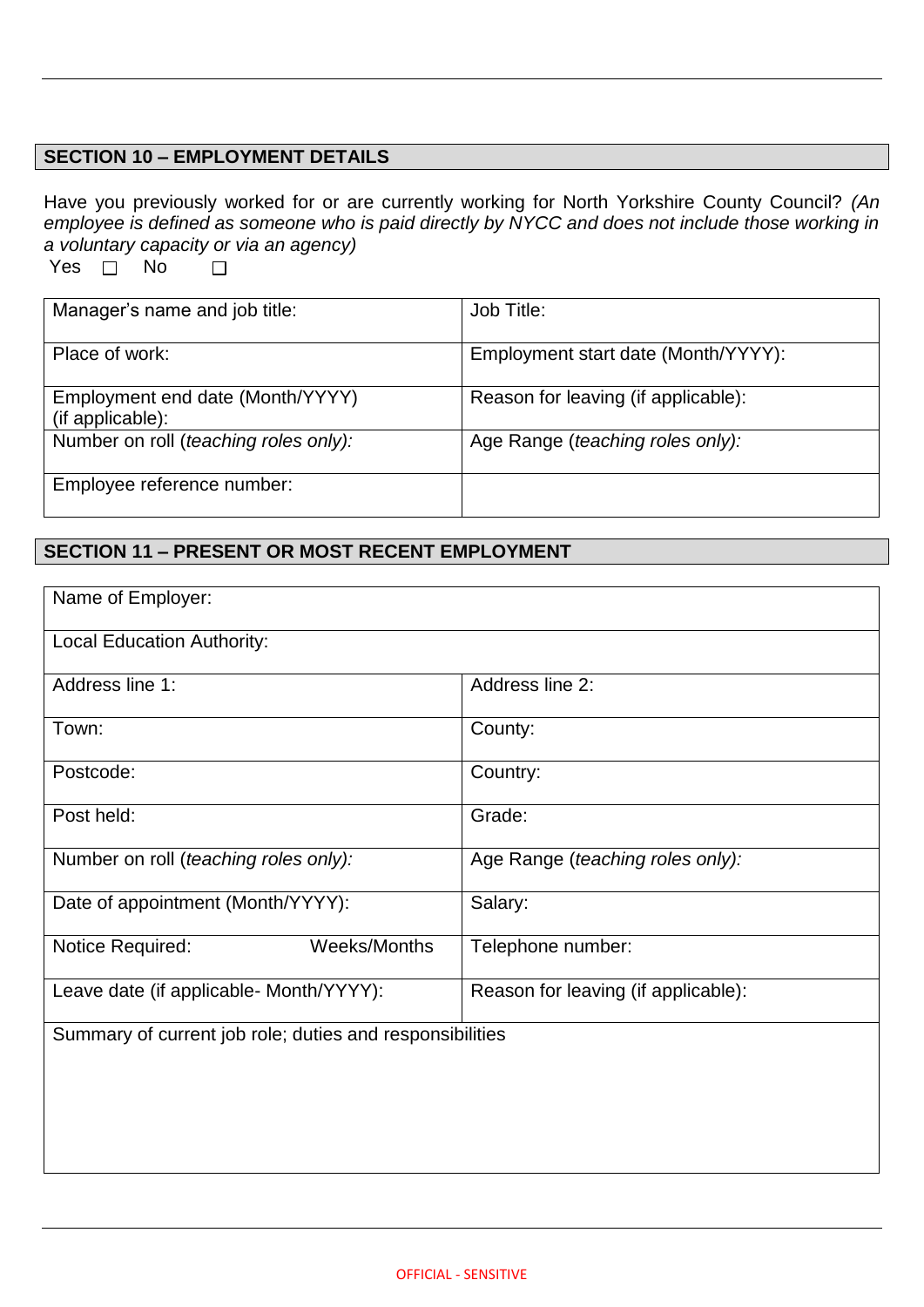# **SECTION 12 – PREVIOUS EMPLOYMENT**

# **List all your previous jobs (most recent first). Identify and account for any gaps in employment.**

| <b>Name of Employer:</b> |                                     |
|--------------------------|-------------------------------------|
| Address line 1:          | Address line 2:                     |
| Town:                    | County:                             |
| Postcode:                | Country:                            |
| Post held:               |                                     |
| Job Role Summary:        |                                     |
| Grade / Salary:          | Date from (Month/YYYY):             |
| Date to (Month/YYYY):    | Reason for leaving (if applicable): |
| <b>Name of Employer</b>  |                                     |
| Address line 1:          | Address line 2:                     |
| Town:                    | County:                             |
| Postcode:                | Country:                            |
| Post held:               |                                     |
| <b>Job Role Summary:</b> |                                     |
| Grade / Salary:          | Date from (Month/YYYY):             |
| Date to (Month/YYYY):    | Reason of leaving (if applicable):  |
| <b>Name of Employer:</b> |                                     |
| Address line 1:          | Address line 2:                     |
| Town:                    | County:                             |
| Postcode:                | Country:                            |
| Post held:               |                                     |
| <b>Job Role Summary:</b> |                                     |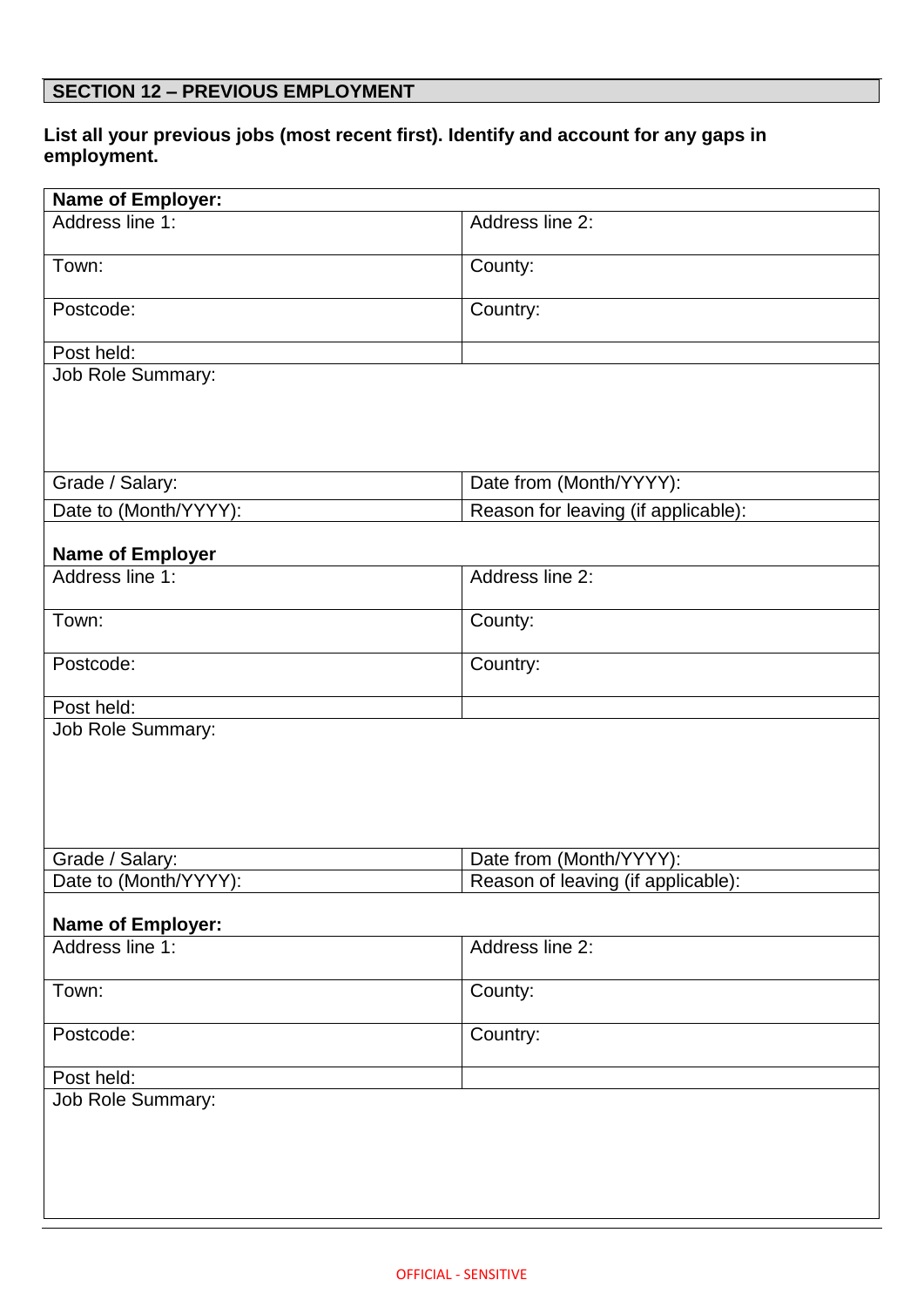| Grade / Salary:                                                                                                                                                                                        | Date from (Month/YYYY):            |  |
|--------------------------------------------------------------------------------------------------------------------------------------------------------------------------------------------------------|------------------------------------|--|
| Date to (Month/YYYY):                                                                                                                                                                                  | Reason of leaving (if applicable): |  |
| <b>Name of Employer:</b>                                                                                                                                                                               |                                    |  |
| Address line 1:                                                                                                                                                                                        | Address line 2:                    |  |
| Town:                                                                                                                                                                                                  | County:                            |  |
| Postcode:                                                                                                                                                                                              | Country:                           |  |
| Post held:                                                                                                                                                                                             |                                    |  |
| <b>Job Role Summary:</b>                                                                                                                                                                               |                                    |  |
|                                                                                                                                                                                                        |                                    |  |
| Grade / Salary:                                                                                                                                                                                        | Date from (Month/YYYY):            |  |
| Date to (Month/YYYY):                                                                                                                                                                                  | Reason of leaving (if applicable): |  |
| Please provide details for any gaps in your employment history when you have not been in<br>education, training or employment.<br>Please list dates and the reason (i.e. travel, parental leave, etc.) |                                    |  |
| Gaps in employment (including dates (Month/YYYY))                                                                                                                                                      |                                    |  |

# **SECTION 13 – REFERENCE OF PRESENT OR MOST RECENT EMPLOYMENT**

Please give the name and addresses of two referees (not relatives) one of whom should be your present employer (or last employer if not currently employed). If you are in, or have just completed, full time education, one referee should be from your College/University.

| Title:               | First forename:                                                                                       |
|----------------------|-------------------------------------------------------------------------------------------------------|
| Other forename:      | Surname:                                                                                              |
| Address line 1:      | Address line 2:                                                                                       |
| Town:                | County:                                                                                               |
| Postcode:            | Country:                                                                                              |
| Telephone number:    | Email address:                                                                                        |
| Occupation:          |                                                                                                       |
| Relationship to you? | Do you give permission for referees to be<br>contacted prior to an offer of employment being<br>made? |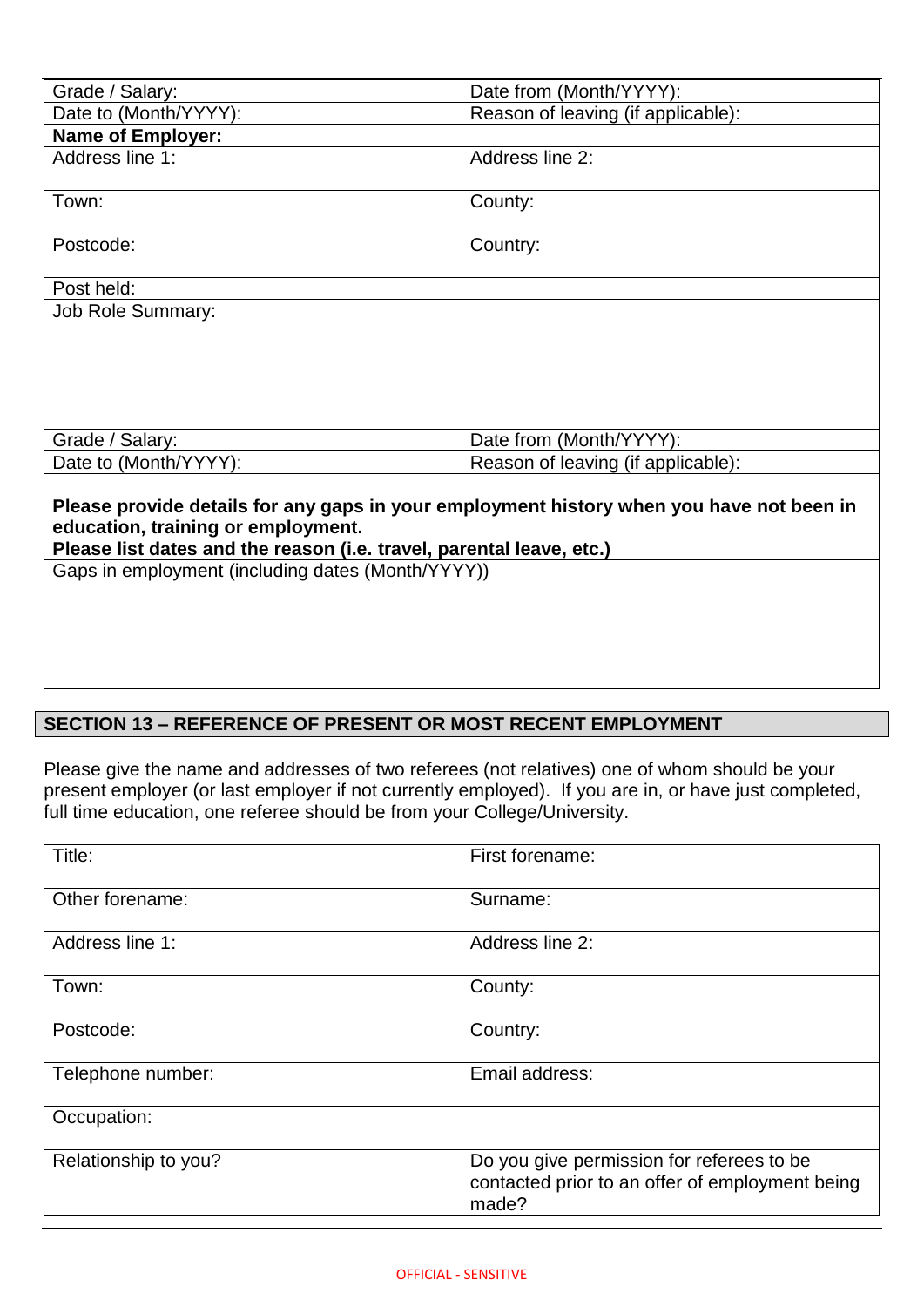| Yes<br>□ | - No | $\overline{\phantom{0}}$ |  |
|----------|------|--------------------------|--|

## **Please note your referee should ideally be a previous line manager or someone in a position of authority.**

### **SECTION 14 – REFERENCES**

| Title:               | First forename:                                                                                       |
|----------------------|-------------------------------------------------------------------------------------------------------|
| Other forename:      | Surname:                                                                                              |
| Address line 1:      | Address line 2:                                                                                       |
| Town:                | County:                                                                                               |
| Postcode:            | Country:                                                                                              |
| Telephone number:    | Email address:                                                                                        |
| Occupation:          |                                                                                                       |
| Relationship to you? | Do you give permission for referees to be<br>contacted prior to an offer of employment being<br>made? |
|                      | Yes<br>N <sub>o</sub>                                                                                 |

# **SECTION 15 – DECLARATIONS AND CONSENTS**

| Are there any reasonable adjustments that you would require to enable you to participate in the<br>interview/assessment event if you were selected to attend? |                     |  |  |  |  |
|---------------------------------------------------------------------------------------------------------------------------------------------------------------|---------------------|--|--|--|--|
|                                                                                                                                                               |                     |  |  |  |  |
| Are you related to any member or employee of<br>the County Council?                                                                                           | Yes<br>No<br>$\Box$ |  |  |  |  |
| If you answered 'Yes', please provide details                                                                                                                 |                     |  |  |  |  |
|                                                                                                                                                               |                     |  |  |  |  |
| Are you related to a member of the School                                                                                                                     | No<br>Yes<br>$\Box$ |  |  |  |  |
| <b>Governing Body?</b>                                                                                                                                        |                     |  |  |  |  |
| If 'Yes', please provide name(s) & relationship:                                                                                                              |                     |  |  |  |  |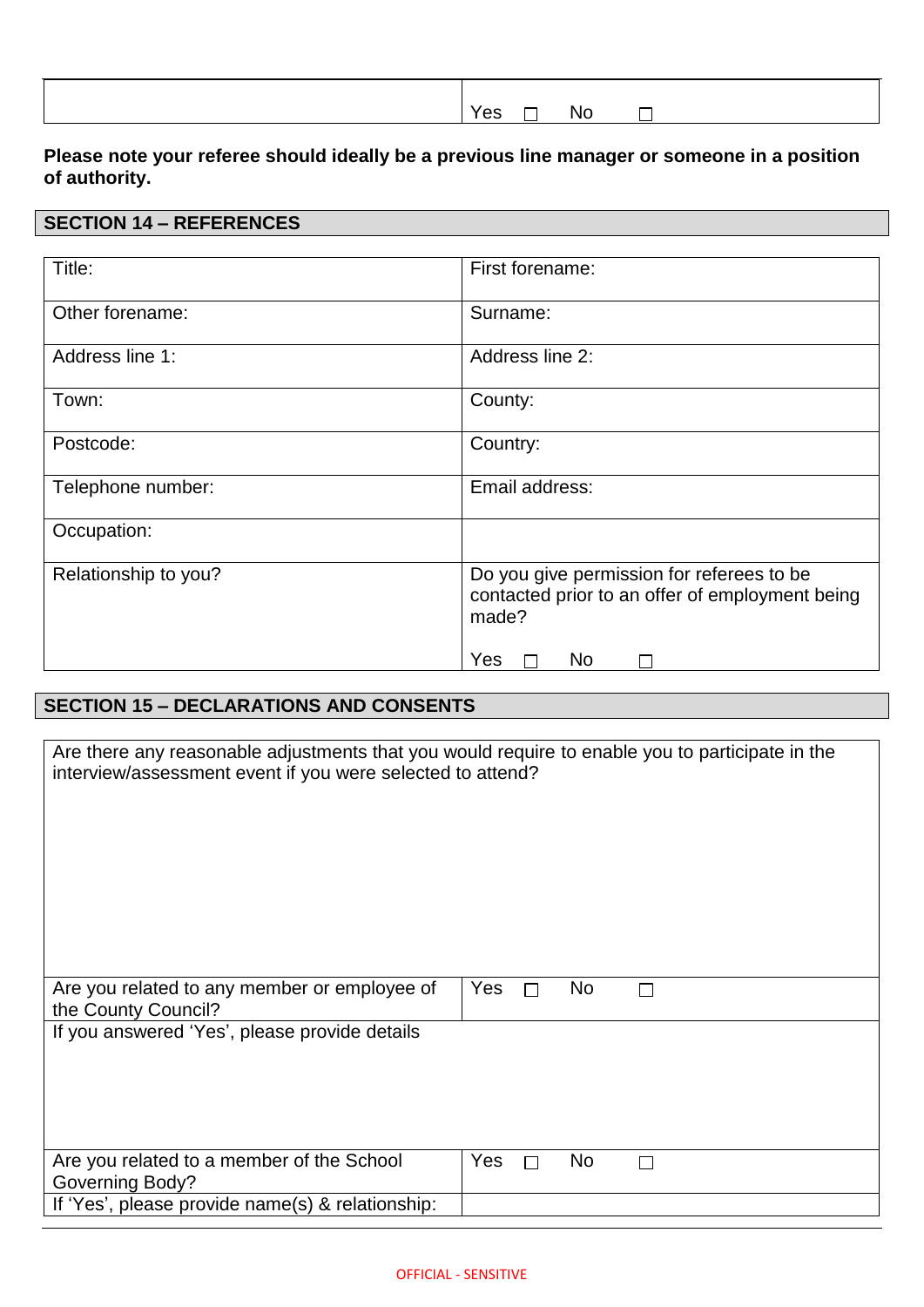| I understand that canvassing of any Governors,<br>Members or Officers of North Yorkshire County<br>Council in connection with this appointment will<br>disqualify me. | Yes |  | No |  |  |  |
|-----------------------------------------------------------------------------------------------------------------------------------------------------------------------|-----|--|----|--|--|--|
|-----------------------------------------------------------------------------------------------------------------------------------------------------------------------|-----|--|----|--|--|--|

**Has any previous employer expressed concerns and/or taken any action, whether informal/ formal (including suspension from duty) on the following: (Include any investigations or actions taken by your professional body)**

| <b>Capability or work performance</b>                                                                | Yes   | No        |  |
|------------------------------------------------------------------------------------------------------|-------|-----------|--|
| Please provide details:                                                                              |       |           |  |
|                                                                                                      |       |           |  |
|                                                                                                      |       |           |  |
|                                                                                                      |       |           |  |
|                                                                                                      |       |           |  |
|                                                                                                      |       |           |  |
| <b>Disciplinary</b>                                                                                  | Yes   | No        |  |
| Please provide details:                                                                              |       |           |  |
|                                                                                                      |       |           |  |
|                                                                                                      |       |           |  |
|                                                                                                      |       |           |  |
|                                                                                                      |       |           |  |
| You are only required to declare live disciplinary sanctions unless they relate to safeguarding (see |       |           |  |
| below)                                                                                               |       |           |  |
| <b>Safeguarding</b>                                                                                  | Yes   | <b>No</b> |  |
| Please include details of any allegations which have been made against you and how these have        |       |           |  |
| been categorised. Any disciplinary sanctions relating to safeguarding must also be declared,         |       |           |  |
| including those which have expired for disciplinary purposes.                                        |       |           |  |
|                                                                                                      |       |           |  |
|                                                                                                      |       |           |  |
|                                                                                                      |       |           |  |
|                                                                                                      |       |           |  |
|                                                                                                      | Yes   | No        |  |
| Are there any dates when you would not be<br>available for interview in the near future?             |       |           |  |
|                                                                                                      |       |           |  |
| Please provide details:                                                                              |       |           |  |
|                                                                                                      |       |           |  |
|                                                                                                      |       |           |  |
|                                                                                                      |       |           |  |
|                                                                                                      |       |           |  |
| Please state the date on which you could take                                                        |       |           |  |
| up duty if appointed                                                                                 |       |           |  |
| Do you hold a current driving licence?                                                               | Yes   | No        |  |
| Driving licence number                                                                               |       |           |  |
| Driving licence type                                                                                 | Paper | Photo     |  |
| Date valid from (DD/MM/YY)                                                                           |       |           |  |
| <b>Issue Country</b>                                                                                 |       |           |  |
| What type of licence is it? (e.g. full, provisional,                                                 |       |           |  |
| HGV, PSV)                                                                                            |       |           |  |
|                                                                                                      |       |           |  |
| Do you have use of a car?                                                                            | Yes   | No.       |  |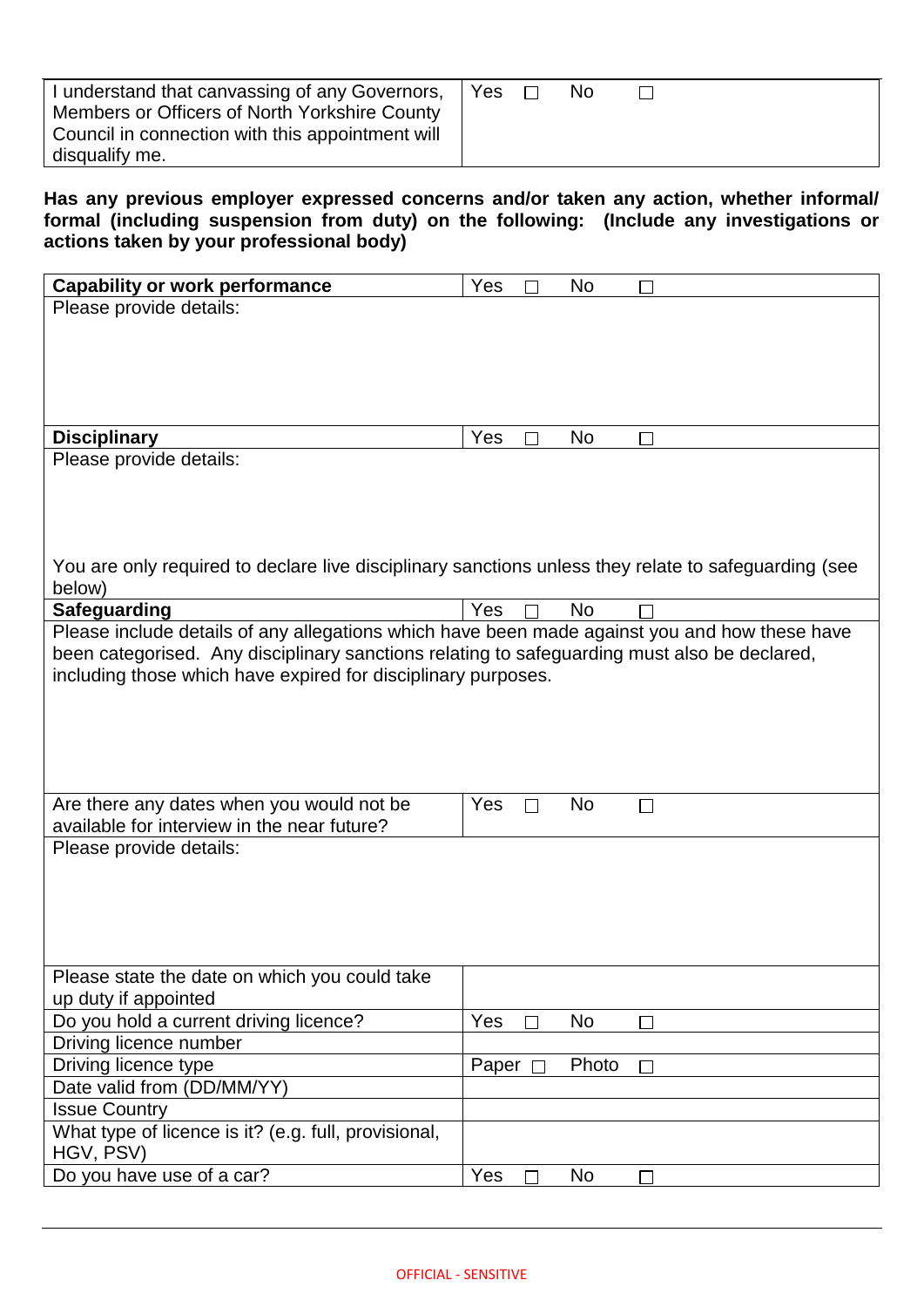| I declare that the information contained in this<br>application form is correct and understand that<br>the school/Council will request to see proof of<br>qualifications at the time of interview. | Yes  |        | No. |  |
|----------------------------------------------------------------------------------------------------------------------------------------------------------------------------------------------------|------|--------|-----|--|
| I consent to the school and North Yorkshire<br>County Council recording and processing the                                                                                                         | Yes. | $\Box$ | No. |  |
| information detailed in this application. North<br>Yorkshire County Council will comply with their<br>obligation under the Data Protection Act 2018.                                               |      |        |     |  |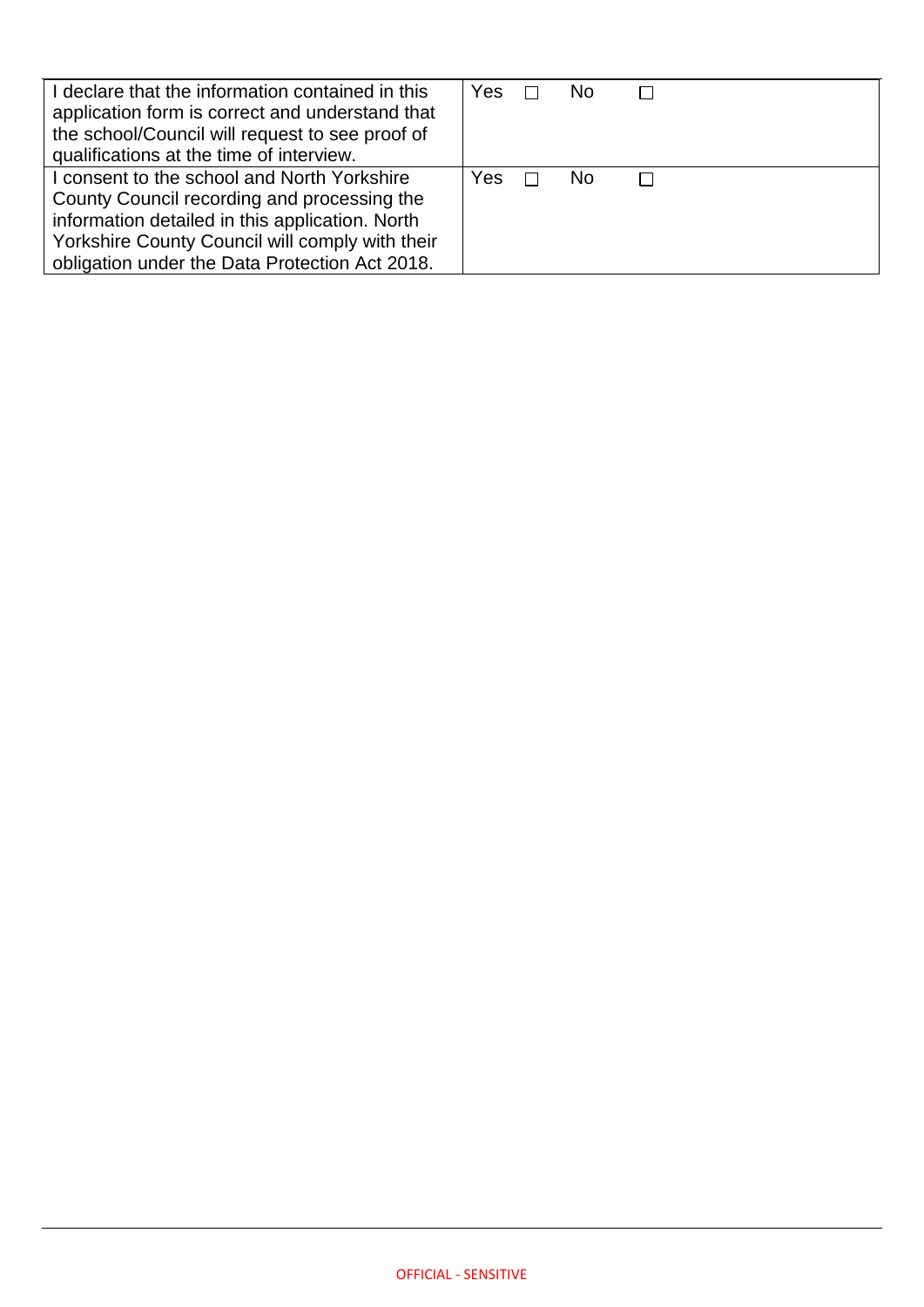#### **SECTION 16 – SUPPORTING EVIDENCE**

**Please ensure that you have read carefully the job description and person specification for the role that you are applying for. In this section you are required to detail how your knowledge, skills and experience evidence that you meet the requirements for this post as detailed in the person specification and advertisement. Shortlisting and appointment to this post will be based on your ability to meet these requirements.**

**If you submit this form via email you are declaring that the information stated is true and accurate.**

**I confirm that the information that I have provided in support of this application is complete and true and understand that knowingly to make a false statement for this purpose will be judged as serious misconduct, which may result in dismissal, or may be a criminal offence.**

**Signature: ………………………………………………………...Dated:…………………………...**

**Please return all completed applications to the school address**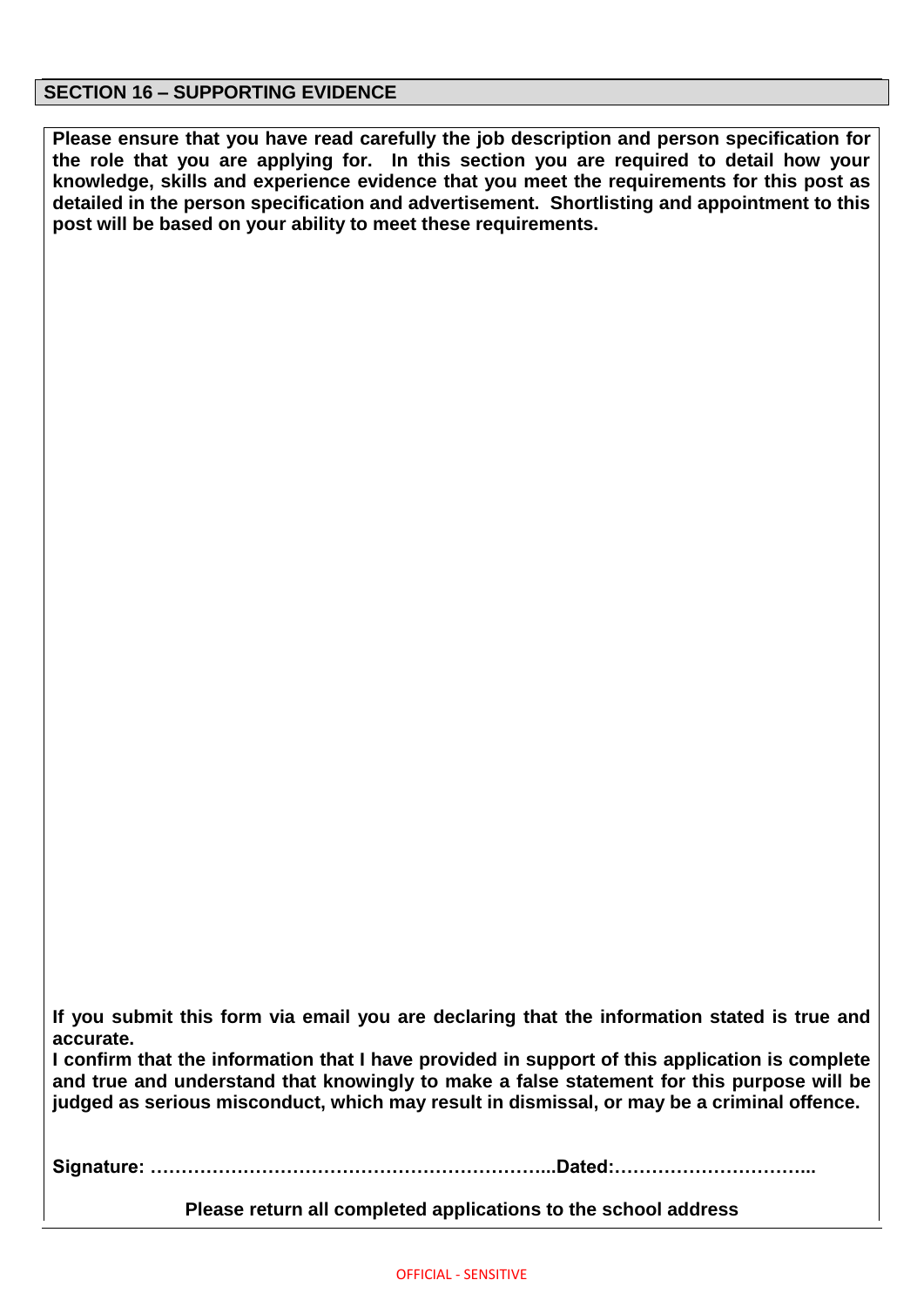### **SECTION 17 – EQUAL OPPORTUNITIES MONITORING**

**North Yorkshire County Council is committed to equality in employment. The Council's aim is to ensure equality for all existing and prospective employees. In line with this North Yorkshire County Council are required to publish work force data.**

**In order to assist the Council with this aim please provide the information below in monitoring recruitment procedures for which your co-operation would be appreciated.** 

**The information will not form part of our short listing, and will be separated from your application form upon receipt. The information provided will be used for statistical and monitoring purposes and to help us to develop our policies and practice and will be treated confidentially and be subject to the provisions under the current Equality Legislation and Data Protection Act.**

| Applicant name                                   |                                                                                           |  |  |
|--------------------------------------------------|-------------------------------------------------------------------------------------------|--|--|
| Post applied for                                 |                                                                                           |  |  |
| Closing date                                     |                                                                                           |  |  |
| Gender                                           | Male<br>Female $\Box$<br>П                                                                |  |  |
|                                                  | Prefer not to disclose                                                                    |  |  |
|                                                  | Please note: the categories below are taken from the 2001 Census. The Council is required |  |  |
| to use this format for its monitoring exercises. |                                                                                           |  |  |
| What is your ethnic group?                       | White British $\Box$<br>White Irish $\sqcap$                                              |  |  |
|                                                  | White Other $\Box$<br>Mixed: White and Black $\Box$                                       |  |  |
|                                                  | Mixed: White and Black African $\Box$                                                     |  |  |
|                                                  | Mixed: White and Asian $\Box$                                                             |  |  |
|                                                  | Asian or Asian British $\Box$                                                             |  |  |
|                                                  | Asian or Asian British: Indian $\Box$                                                     |  |  |
|                                                  | Asian or Asian British: Pakistani □                                                       |  |  |
|                                                  | Asian or Asian British: Bangladeshi □                                                     |  |  |
|                                                  | Asian or Asian British: Other Asian ∩                                                     |  |  |
|                                                  | Black or Black British: Caribbean □                                                       |  |  |
|                                                  | Black or Black British: African $\Box$                                                    |  |  |
|                                                  | Black or Black British: Other Black $\Box$                                                |  |  |
|                                                  | Chinese or Other Ethnic Group □                                                           |  |  |
|                                                  | Other $\square$                                                                           |  |  |
| Please specify                                   |                                                                                           |  |  |
| Do you consider yourself to have a disability as | Yes<br>No                                                                                 |  |  |
| described by the Equality Act 2010?              |                                                                                           |  |  |
| Date of birth*                                   |                                                                                           |  |  |

**\*** For successful candidates only, this information will be used as part of pre-employment vetting checks to assist in the confirmation of identify.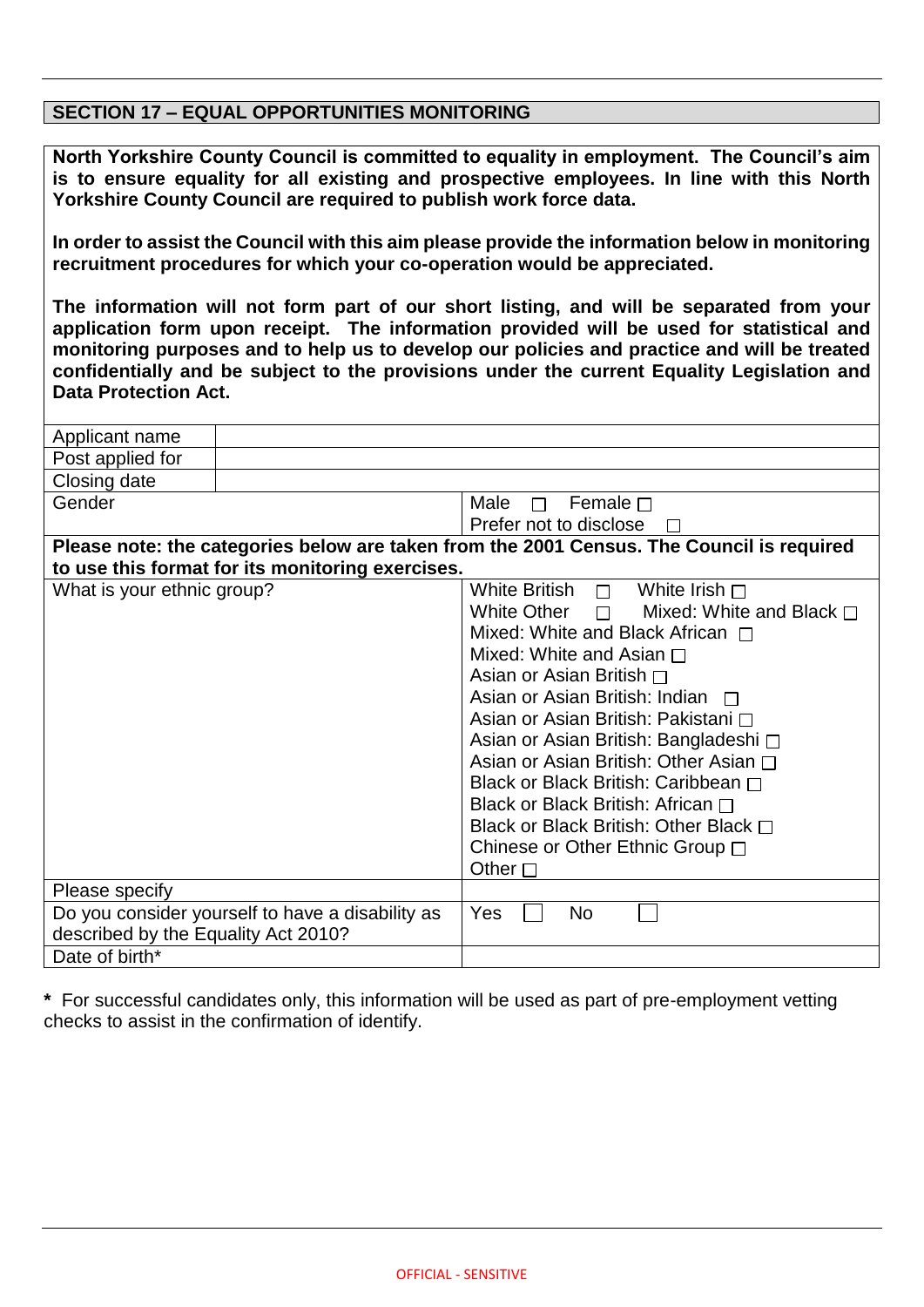## **APPLYING FOR A JOB WITH NORTH YORKSHIRE COUNTY COUNCIL**

### **IMPORTANT ADVICE ON COMPLETING THIS APPLICATION**

Your application form plays an important part in your selection. Please ensure you address all the essential requirements listed in the specifications. The following advice should help you to complete the application form as effectively as possible.

### **Data Protection**

The information that you state on this application form will be used by the school and the Council to consider you for a job vacancy. To find out about how we use your personal data for the purposes of recruitment please see our Privacy Notice at [www.northyorks.gov.uk/working-us.](http://www.northyorks.gov.uk/working-us)

### **Rehabilitation of Offenders**

The post you are applying for requires you to have an enhanced Disclosure and Barring Service criminal records check for work with children, with a barred list check if you work in regulated activity. This check for disclosure of criminal history will include spent convictions, pending prosecutions / current court proceeding and police enquiries.

Should you be shortlisted, you will be asked to disclose full details of your criminal history prior to your interview. This information may be discussed with you at your interview in order to assess job related risks, but we emphasise that your application will be considered on merit and ability and you will not be discriminated against unfairly. Failure to disclose this information will result in any offer of employment being withdrawn.

Please also see the policy statement on the Recruitment of Ex-offenders below.

### **Information in Support of your Application**

Every post advertised is supported by a full person specification. The specification lists all the essential skills, experience and qualifications which are necessary for the job and the criteria against which you will be assessed, both through your application form and at interview.

As part of the application process, you may have been asked to demonstrate within this application form how you meet some or all of the criteria or key competencies outlined in the person specification. Rather than simply repeating your career history, look at the skills and experience required by the job and provide evidence that you possess them by giving **specific and detailed examples** which include a focus on outcomes and on your own contribution to the scenario. Try to use different and varied examples wherever possible.

When completing these sections, do not forget the skills and experience you have gained outside fulltime work. Outlining your previous work experience or other responsibilities may help you to uncover skills which you have taken for granted and which are clear signs of your ability to do the job.

#### **Canvassing**

You must not try to influence an elected Council Member, any council employee or a member of the school governing body, to act in your favour, as this will disqualify you. If you are related to a Councillor, a Council employee or a governor you must indicate this in the relevant section of the application form.